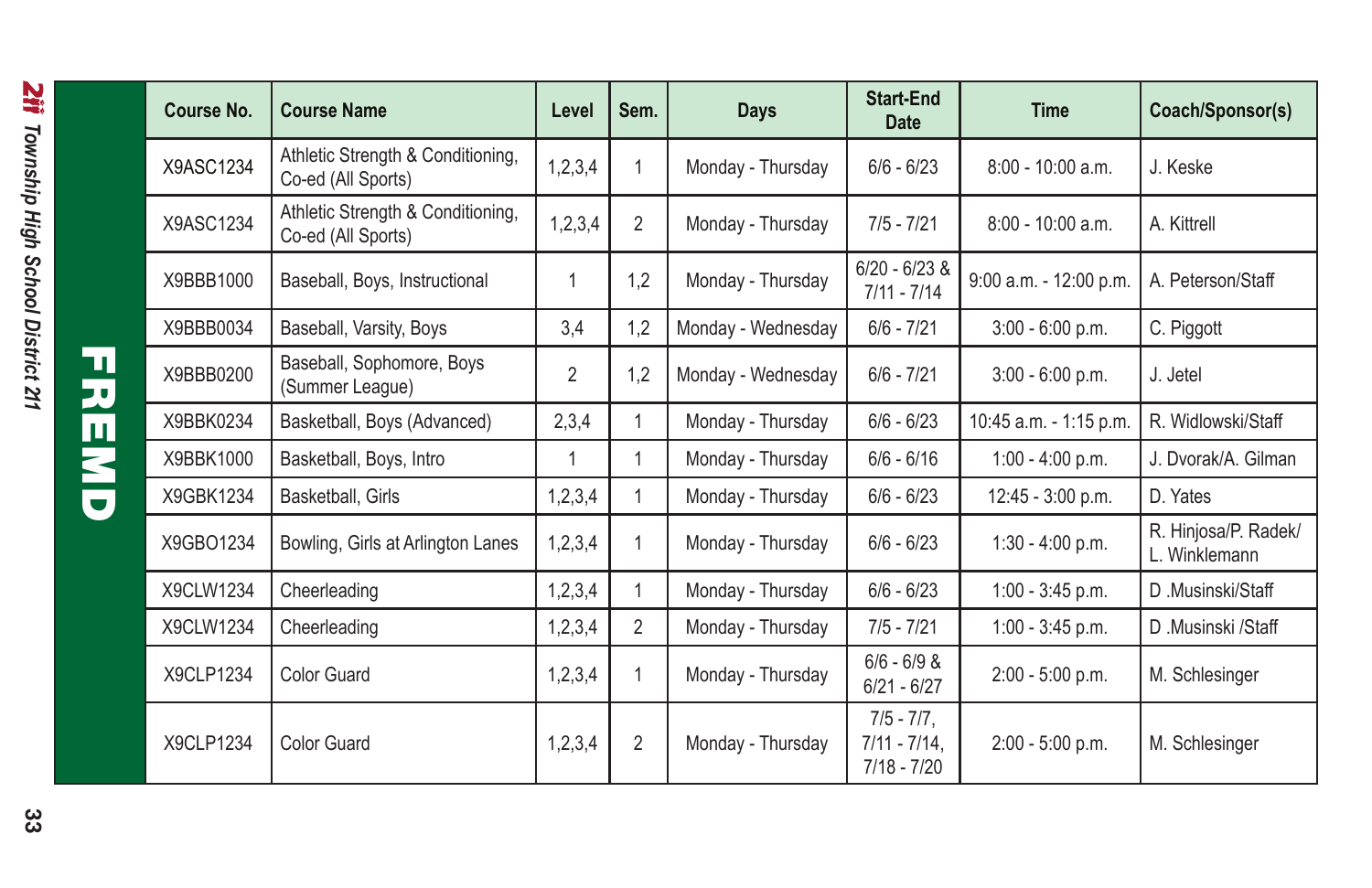|             | Course No. | <b>Course Name</b>                       | Level   | Sem.           | Days               | Start-End<br><b>Date</b> | <b>Time</b>                                                             | Coach/<br>Sponsor(s)    |
|-------------|------------|------------------------------------------|---------|----------------|--------------------|--------------------------|-------------------------------------------------------------------------|-------------------------|
| Ц<br>ц<br>Ŋ | X9PPD1234  | Competitive Dance/Poms                   | 1,2,3,4 |                | Monday-Thursday    | $6/6 - 6/23$             | 1:30 - 4:00 p.m.                                                        | E. Kelly / Staff        |
|             | X9PPD1234  | <b>Competitive Dance/Poms</b>            | 1,2,3,4 | 2              | Monday-Thursday    | $7/5 - 7/21$             | 1:30 - 4:00 p.m.                                                        | E. Kelly / Staff        |
|             | X9CCC1234  | Cross Country, Co-ed                     | 1,2,3,4 | 1              | Monday - Thursday  | $6/6 - 6/23$             | $6:00 - 8:40$ a.m.                                                      | J. Marcin / Staff       |
|             | X9CCC1234  | Cross Country, Co-ed                     | 1,2,3,4 | 2              | Monday - Thursday  | $7/5 - 7/21$             | $6:00 - 8:40$ a.m.                                                      | J. Marcin/Staff         |
|             | X9DBC1234  | Debate Camp Co-Ed (at SHS)               | 1,2,3,4 |                | Monday - Thursday  | $6/6 - 6/23$             | $1:30 - 4:10$ p.m.                                                      | G. Schumacher/<br>Staff |
|             | X9BFB0234  | Football, Advanced, Boys                 | 2,3,4   |                | Monday - Thursday  | $6/6 - 6/23$             | $7:00 - 11:00$ a.m.                                                     | B. Sponsel              |
|             | X9BFB0234  | Football, Advanced, Boys                 | 2,3,4   | 2              | Monday - Thursday  | $7/11 - 7/26$            | $7:00 - 11:00$ a.m.                                                     | B. Sponsel              |
|             | X9BFB1000  | Football, Introductory, Boys             | 1       | 2              | Monday - Thursday  | 7/11 - 7/26              | $1:00 - 5:00$ p.m.                                                      | B. Sponsel              |
|             | X9BGO1234  | Golf, Boys (Green Fees are<br>Required)  | 1,2,3,4 | $\overline{2}$ | Tuesday - Thursday | $7/5 - 7/21$             | $\underline{\mathbf{T}}$ : 1:00 - 3:00 p.m.<br>W & Th: 1:00 - 4:00 p.m. | R.Moreau/Staff          |
|             | X9GGO1200  | Golf, Girls (Green Fees are<br>Required) | 1.2     | 1              | Tuesday - Thursday | $6/7 - 6/23$             | $7:15 - 10:45$ a.m.                                                     | C. Vlaming              |
|             | X9GGO0034  | Golf, Girls (Green Fees are<br>Required) | 3,4     | 1              | Tuesday - Thursday | $6/7 - 6/23$             | $7:15 - 10:45$ a.m.                                                     | J. Malinowski           |
|             | X9BGY1234  | Gymnastics, Boys (at Palatine HS)        | 1,2,3,4 | 1              | Monday - Thursday  | $6/6 - 6/23$             | $9:00 - 12:00 p.m.$                                                     | S. Hagel/Staff          |
|             | X9BGY1234  | Gymnastics, Boys (at Palatine HS)        | 1,2,3,4 | 2              | Monday - Thursday  | $7/5 - 7/21$             | $9:00 - 12:00 p.m.$                                                     | S. Hagel/Staff          |
|             | X9BLC1234  | Lacrosse, Boys                           | 1,2,3,4 |                | Monday - Thursday  | $6/6 - 6/23$             | $1:30 - 4:00$ p.m.                                                      | N. Mamula               |
|             | X9GLC1234  | Lacrosse, Skills, Girls                  | 1,2,3,4 | 2              | Monday - Thursday  | $7/5 - 7/21$             | $3:00 - 5:30$ p.m.                                                      | M. Fullerton            |

(Continued) (Continued) T<br>J<br>J<br>J<br>J<br>J<br>J<br>J<br>D<br>j<br>i<br>i<br>i<br>i<br>i<br>i<br>i<br>i<br>i<br>

34